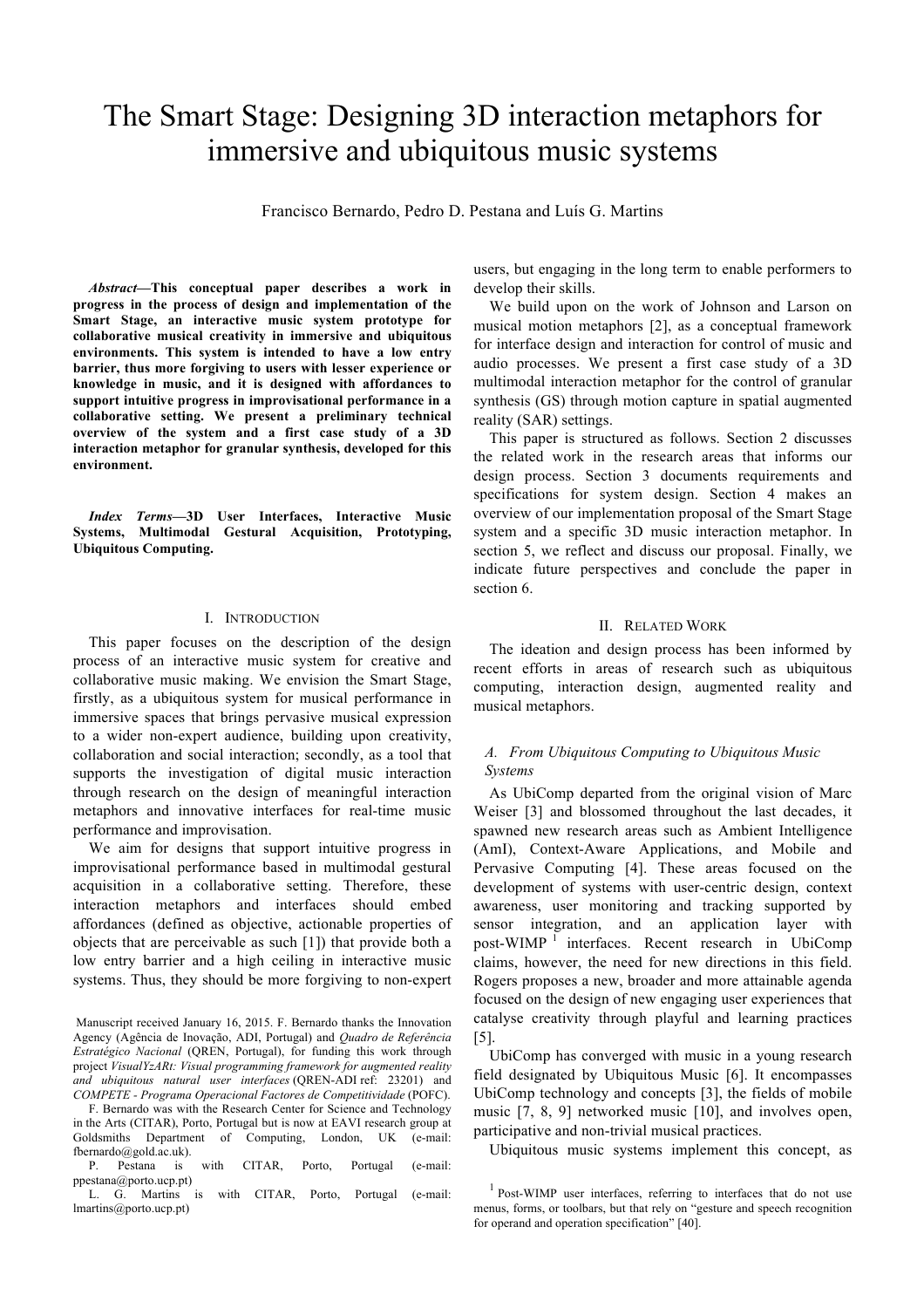musical computing environments that support multiple users, devices, sound sources and activities in an integrated way, providing mobility, social interaction, device independence and context awareness [6]. The emergence of collaborative systems for music making that build upon some of these fundamental premises is becoming an evident trend in recent research [10, 11, 12, 13, 14]. These systems seem to share some common traits such as strong restringements concerning musical control, and precedence of the engagement and overall experience over the generation of music. They are also associated to a common user profile that seeks new purposes, like engagement, entertainment and self-expression, and that may be turned into an active music producer if provided with a supporting system.

Under the HCI perspective, one must strive to identify and characterize these roles, their goals, and the tasks they need to perform to achieve them, in order to inform the successful design of such systems. Expert music interfaces are designed to offer a wide range of expression and long path to virtuosity, referred to as the "pathway to expert performance" [11]. These interfaces should support real musical performance, defined as the continuous changes of sound parameters exerted by a controller [15]. In that sense, a controller must afford accuracy, resolution, range of perceived features, and support musical tasks that should strive to attain temporal precision so that musicians have complete temporal control of the performance parameters [15]. Intuitively, it is expected that interfaces for the novice role be designed with different affordances than those of expert music interfaces. In fact, most of expert interfaces features are only suitable for musicians, not for novices. However, designing interactive systems that include support for both expert and non-expert user roles poses a great challenge, given the difficulty of the trade-off that has to be achieved.

#### *B. Immersive Spaces and 3D Music Interaction*

The use of augmented reality and other mixed reality media for artistic purposes goes back to 1969 with Videoplace, a seminal work of AR art developed by Myron Krueger [16]. Krueger created methods to provide rich sensory experiences through simple means based on cognitive strategies of augmentation and transformation, placing emphasis on silhouettes and synaesthesia [17]. Videoplace offered the possibility to program series of simulations and actions, and provided over 50 compositions and interactions, including Critter, Individual Medley, Fractal, Finger Painting, Digital Drawing, Body Surfacing, Replay, among others. More recently, Golan Levin, among others have presented research and artistic works around immersive environments for performance with a strong relation with music [18].

The adoption of AR and 3D interaction technologies for specific uses in music has been motivated by different goals, spanning fan engagement, marketing and promotion, live show enhancement, and of course, the creation of new interfaces for music making. Sound Sculpting is an environment for designing and performing virtual musical instruments with 3D geometry [19]. This environment allows interaction through the use of Cybergloves and Polhemus sensors and implements manipulation pragmatics such as carving, chiseling, claying and assembling of Virtual Objects (VO), that map onto sound space in the of sound effects such as flange strength, chorus depth, FM distortion and vibrato.

Augmented Groove as a musical interface that explores AR, 3D interfaces, and physical and tangible interaction for conducting multimedia musical performance [20]. Augmented Groove provides a collaborative environment with or without traditional music instruments, and interaction is achieved by manipulating physical cards on a table, which is mapped to changes in musical elements such as timbre, pitch, rhythm, distortion, and reverb.

The band Duran Duran used a real time 3D visual effects system developed for December 2000 "Pop Trash" live concert tour which provided band members the apparent ability to pick up animated characters and interact directly with them on stage [21].

Fijuu is a 3D audio-visual performance environment built with the open-source game engine Ogre, in which the user can record loops and manipulate sound parameters like amplitude and rotation speed, using a PlayStation gamepad controller [22].

Q3osc is as a real-time networked performance and spatialization environment, built with a modified version of the open-sourced ioquake3 game engine, that features sonification of in-game object actions, such as projectiles bounces, through OSC communication between the game server and audio servers [23].

Piivert is a device designed for the manipulating 3D reactive widgets, which enable efficient and simultaneous control and visualization of musical processes in immersive virtual environments, through 3D musical interaction techniques [24].

# *C. Musical Motion Metaphors*

As explained in Aristotle's 'Poetics', the metaphor brings a shift of meaning, given its analogy characteristics, i.e., it creates new links between different conceptual domains. Metaphor has had a prominent role in realm of Western philosophy and in literature, for stylistic purposes.

Lakoff and Johnson highlight their importance as a fundamental device in cognitive processes, and argue that metaphors are pervasive in everyday life, in language, thought and action, supporting our understanding of abstract concepts such as time, state, change, causation, action, purpose, etc [25]. Spitzer addresses the role of metaphor in the conceptualization of music in the processes of its reception and production: "With reception, theorists and listeners conceptualize musical structure by metaphorically mapping from physical bodily experience. With production, the illusion of a musical body emerges through compositional poetics" [26].

Johnson and Larson claim that our understanding of musical motion is entirely metaphoric, and that these key metaphors are grounded in bodily experiences of physical motion [2]. They argue that experiences such as seeing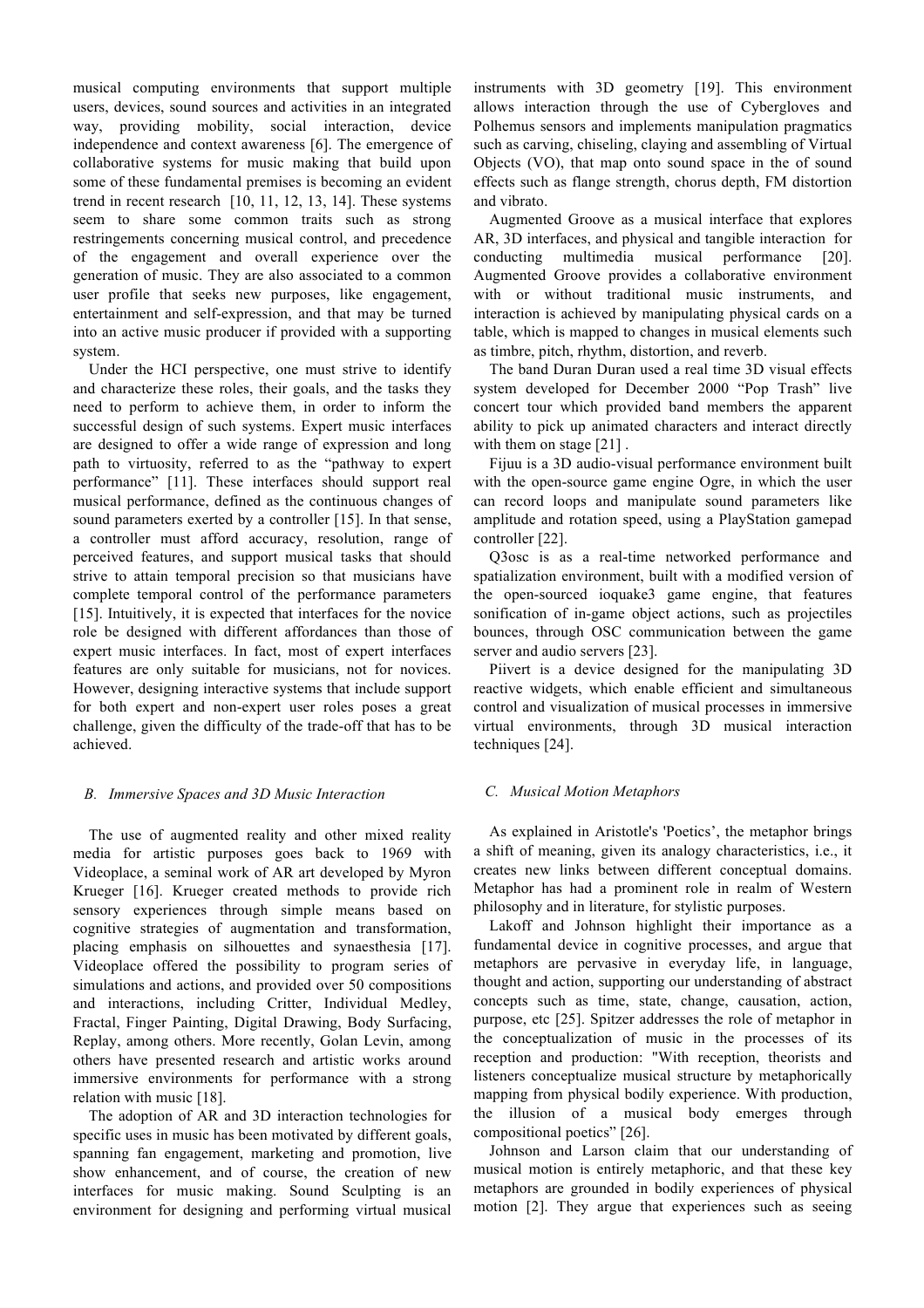objects move, moving our bodies and feeling our bodies being moved by forces, confer internal logic to such metaphors. Authors also present a set of three musical motion metaphors based on the following inferences drawn from physical motion: (a) motion requires an object that moves, (b) motion takes place along a path, and (c) motion will have a manner. These metaphors, the Moving Music (Table I), the Musical Landscape (Table II) and the Music as Moving Force (Table III) are based on a set of complex mappings that combine a notion of physical motion with the metaphorical entailments of the "MOVING TIMES" metaphor. In this metaphor, temporal change is understood as a particular kind of motion through space, where times are conceptualized as objects moving toward and then past the stationary observer [2].

| TABLE 1. THE MOVING MUSIC METAPHOR, ADAPTED FROM [2] |  |  |
|------------------------------------------------------|--|--|
|------------------------------------------------------|--|--|

| Physical Motion (Source)            | Music (Target)           |
|-------------------------------------|--------------------------|
| Physical object                     | Musical event            |
| Physical motion                     | Musical motion           |
| Speed of motion                     | Tempo                    |
| Location of observer                | Present musical event    |
| Objects in front of observer        | Future musical events    |
| Objects behind observer             | Past musical events      |
| Path of motion                      | Musical passage          |
| Starting/ending point of motion     | Beginning/end of passage |
| Temporary cessation of motion       | Rest, caesura            |
| Motion over same path again         | Recapitulation, repeat   |
| Physical forces                     | "Musical forces"         |
| (e.g., inertia, gravity, magnetism) |                          |

TABLE II. THE MUSICAL LANDSCAPE METAPHOR, ADAPTED FROM [2]

| Physical Space (Source)     | Musical Space (Target)   |
|-----------------------------|--------------------------|
| Traveler                    | Listener                 |
| Path traversed              | Musical work             |
| Traveler's present location | Present musical event    |
| Path already traveled       | Music already heard      |
| Path in front of traveler   | Music not yet heard      |
| Segments of the path        | Elements of musical form |
| Speed of traveler's motion  | Tempo                    |

TABLE III. MUSIC AS MOVING FORCE METAPHOR, ADAPTED FROM [2]

| Physical Motion (Source)       | Musical Experience<br>(Target) |
|--------------------------------|--------------------------------|
| Locations                      | <b>Emotional States</b>        |
| Movement (from place to place) | Change of emotional state      |
| Physical forces                | Causes                         |
| Forced movement                | Causation                      |
| Intensity of force             | Intensity of musical           |
|                                | impact                         |

#### III. DESIGN CONSTRAINTS AND DECISIONS

For this project, a set of design constraints was established up ahead. Unity3D game engine [27] was set to be used as the main development platform and runtime environment for exploration and prototype production.

Unity3D is a development environment specifically tailored for video games production and very efficient for building working prototypes. It allows the integration of 3rd party plugins and assets that are available at the official Unity3D asset store, which offers some of the perks of having community involvement. A great advantage of Unity3D is the set of target platform deployments it

supports. It enables the development of applications that can target the range of the most representative commercial devices and operating systems. This feature is instrumental for the project, as we are developing prototypes for both mobile and standalone desktop applications.

However, Unity3D is somewhat lacking in sound capabilities for our specific needs. Its internal FMOD powered audio engine [28] has audio playback, looping, and spatialization features that provide great support for most typical use-cases for sound design in game development, although its lacks capabilities in analysis, synthesis and procedural audio of many of the available alternatives platforms for audio development.

This raised the need to look for and into more adequate technologies that would provide the flexibility we sought for in an audio engine, but that would also integrate with Unity3D and observe further requirements. For that, we performed a weighted analysis of the existing possibilities, such as Marsyas, Max/Msp, Supercollider, and PureData (Pd) regarding a set of features that align with our objectives and project requirements. From these alternatives, we have chosen Pd as the platform to build our audio engine.

Pd is an open-source data flow programming language developed by Miller Puckette at Ircam, and was originally intended for composers and visual artists. Besides offering the possibility of dynamic patching for real-time construction of audio analysis and synthesis devices, it is flexible in terms of deployment, namely for mobile devices. Furthermore, Pd has the support of a rather active community and enables the integration of open-source components, a feature that shall be further explored in the paper. Unfortunately, Pd lacks a multi-instantiation mechanism, which is taken for granted in any object-oriented language, in Supercollider, and in Max/Msp, through the Poly~ object. Nevertheless, in our perspective, the sum of the other features makes up for this disadvantage.

Another requirement was the integration of 3D motion capture technologies with Unity3D for multimodal gestural acquisition. We have used 3D sensors such as Leap Motion and Kinect, and a Vicon motion capture system as supporting technologies for real-time capture of gestural performance.

#### IV. IMPLEMENTATION

This section provides an overview of the design and proposed implementation, covering the general architecture, the assumptions and decisions concerning the interface, control space, sound space, the mapping strategies and feedback.

#### *A. General Architecture*

The system consists of a common application core for SAR and a mobile environment that comprises an audio engine component and a sensing layer component that seamlessly integrates a set of sensors according to the specifics of each setting. Figure 1 presents the architecture of the system.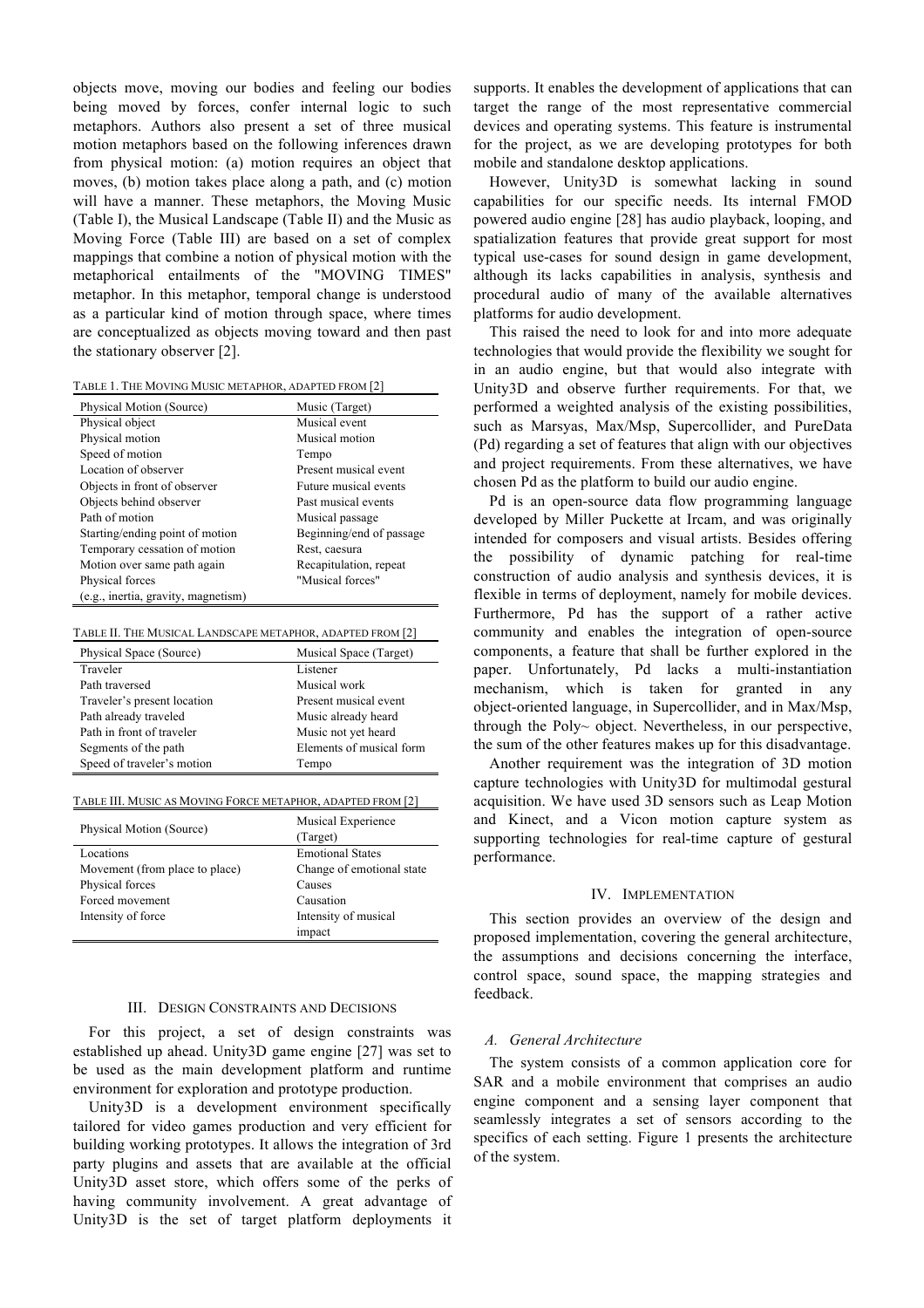

Fig 1. Smart Stage general architecture

The application core is developed in the Unity3D game engine and provides an interface with a visual metaphor and narrative built upon its three-dimensional physics engine, with real-time audio analysis visualizations, multi-parametric sound control and feedback.

Depending on the deployment settings, the application core will receive specific control events from sensors bounded to the application context. In SAR settings, the application uses control input from 3D motion capture sensors such as Leap Motion [27], Kinect [30] and Vicon T-Series motion capture system [29], if deployed and active within the infrastructure environment. The SAR visual interface is projected into a surface using video projectors and projection mapping techniques. The sensing layer is integrated in the application core using specific Unity3D assets that have been either downloaded from the asset store and modified, or developed purposely for our needs, such the OSC (Wright & Freed, 1997) client implementation for communication with the Vicon system. Thus, in the SAR setting, the user will be allowed to perform music through body and gestural interaction.

In mobile settings, the control input comes from the mobile device built-in sensors, such as the three-axis accelerometer and the multi-touch screen. The user will perform music by tilting the mobile device and through touch gestures with the device's screen. This is a subset of the intended interaction capabilities for mobile, as we intend to develop further affordances using the camera, the gyroscope, the magnetometer and the microphone, and also communication and service consumption with the infrastructure.

We use libpd, a compact and acknowledgedly stable wrapper that turns Pd into an embeddable audio library [33], with specific bindings for our Unity3D application core. The design here proposed is similar to what has been adopted in some acknowledged projects in game development, such as EA's Spore, Darkspore and Dead Space [34], FRACT [35] mobile music apps such as RjDj [36], and so many research projects in digital music interfaces (DMI) research.

#### *B. A First Case Study of a 3D Interaction Metaphor in Smart Stage*

The three metaphors suggested are not compatible among each other, which is acknowledged by Johnson and Larson [2]. And some of their entailments are more easily implemented than others. We address several of the key metaphors and entailments involved in the conceptualization of the interface, following the original notation of the authors, by using small capital letters, and grouping them according implementation ease and success:

#### Metaphor: TRAVELER IS A LISTENER

#### Metaphor: PATH TRAVERSED IS A MUSICAL WORK

These metaphors have a straightforward implementation within our system. While experiencing the system, the user is in fact a listener, to which we would further extend the role to performer, given the active control he exerts in the audiovisual outcome. The same occurs with the traversal of the path, given that the audiovisual narrative has been created for the effect. In our system, this metaphor also cares for extension, from musical work to audiovisual work.

#### Metaphor: A PHYSICAL OBJECT IS A MUSICAL EVENT Metaphor: PHYSICAL FORCES ARE MUSICAL FORCES

Each object in the interface is a sound agent, i.e., it has a sonic impact in the experience. Interactions between elements follow a natural behavior based on a physics engine upon which they are implemented. Forces applied to elements, or between them such as attraction and collisions, friction between surfaces, swarm behaviors have a sonic impact or cause sound effects.

Metaphor: SEGMENTS OF THE PATH ARE ELEMENTS OF MUSICAL FORM

For Johnson and Larson [2], musicians often perspective the analysis of a score as a metaphorical representation, an imaginary path through an abstract musical space. This metaphor would be easily achievable with a visualization based on MIDI formats, with and not as much with audio analysis, whereas resulting data is not clear. In either case it could portray an interesting aesthetic choice, and perhaps a functional one by contributing to the enlightenment of the user. This would imply to carefully and coherently define metaphor entailments such as mappings to notes, rests, rhythm and the all the other elements of music notation. This could possibly defy the minimalist aesthetics of the interface, but be a case of further analysis to be relegated to future developments.

Metaphor: PHYSICAL MOTION IS MUSICAL MOTION Metaphor: SPEED OF MOTION IS TEMPO

Metaphor: SPEED OF TRAVELER'S MOTION IS TEMPO

The first metaphor is general enough to be considered successfully implemented. The last two metaphors are in opposition though, and decisions have to be taken regarding their application. The second metaphor indicates that the general speed of motion of interface elements must be determined by the music tempo. In this case, the outcome of the tempo detection algorithm is mapped to the speed of the tunnel traversal. In the third metaphor, not only the visual elements but also music reproduction is dependent of the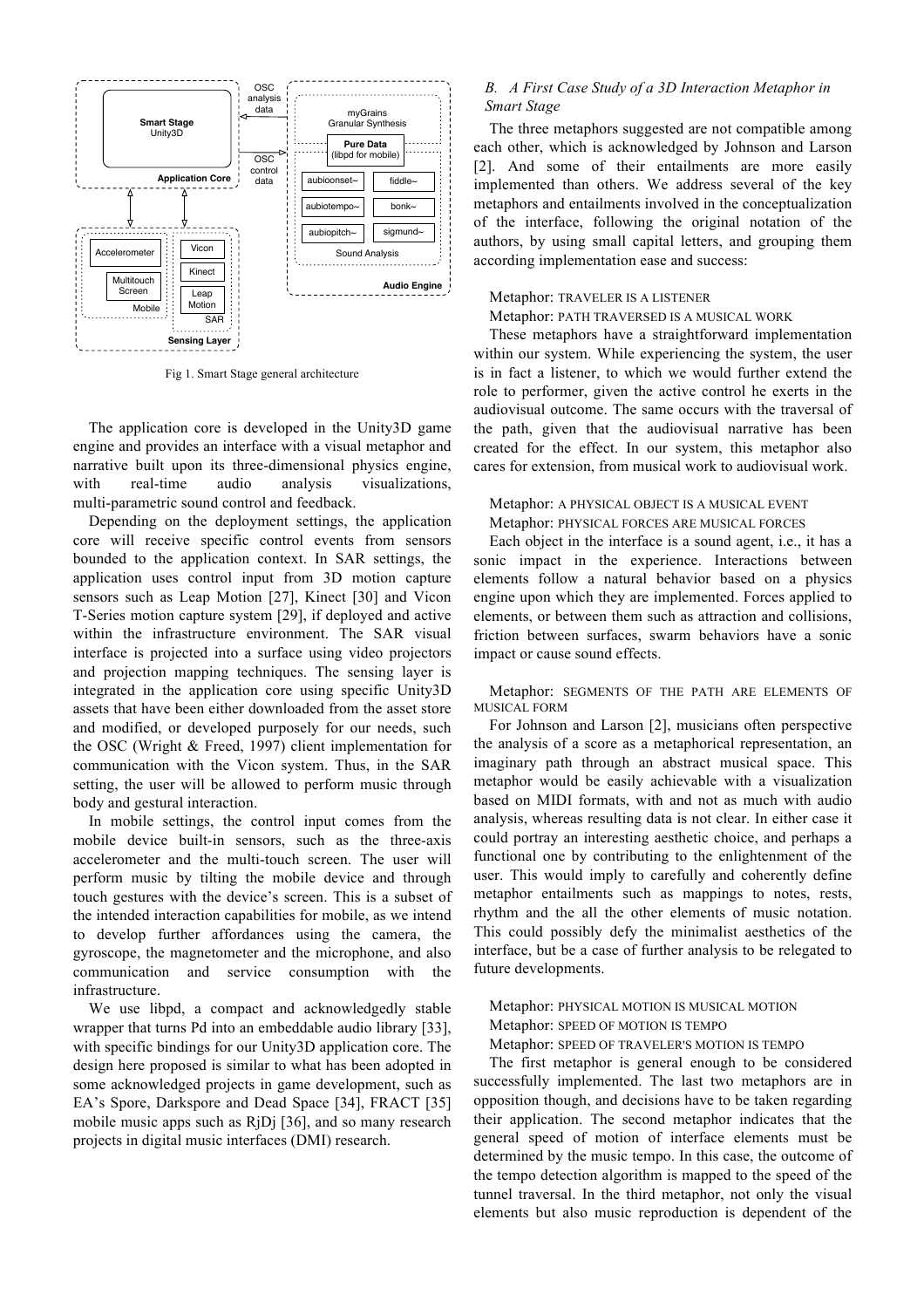motion of the performer which implies taking resort of granular synthesis for time stretching of the musical outcome. In the current state of implementation, we have compromised the implementation in by subordinating the traversal to music tempo and some of the visual elements and music events to the performer's motion capture data.

Metaphor: TRAVELER'S PRESENT LOCATION IS PRESENT MUSICAL EVENTS

Metaphor: LOCATION OF OBSERVER IS A PRESENT MUSICAL EVENT

In these metaphors there is a convergence and possibly overlapping between the roles of traveler and observer. Nevertheless, musical events are visualized in the origin of the z-axis of the coordinate system in our environment, which corresponds to the projection plane. The actions of the performer have a direct visual impact in that point.

Metaphor: OBJECTS IN FRONT OF OBSERVER ARE FUTURE MUSICAL EVENTS

Metaphor: PATH IN FRONT OF TRAVELER IS MUSIC NOT YET **HEARD** 

These metaphors have been implemented by making silent the upcoming elements of visual traversal, until reaching the origin, causing a sonic impact at that point. Nonetheless, a more successful approach would be to follow a generative approach, and perform a previous analysis of pre-recorded input to predefine paths and elements of the traversal.

Metaphor: PATH ALREADY TRAVELED IS MUSIC ALREADY **HEARD** 

Metaphor: OBJECTS BEHIND OBSERVER ARE PAST MUSICAL EVENTS

The interface is built with a viewport starting at origin of the z-axis until infinite. Elements passing the origin of the z-axis no longer exist in the viewport.

#### *C. Graphical User Interface and Audiovisual Narrative*

Our approach to interaction design attempts to map the conceptual musical motion metaphors to multimodal gestural acquisition and 3D graphics rendered for video projection mapping. The graphical user interface presents a 3D scene in which visual elements, hierarchically grouped 3D primitives such as spheres, a cylinder primitive and flat circles, are rendered in wireframe mode, with minimal aesthetics, in black and white. It has an adaptive behavior in which the narrative is triggered by an opt-in routine based on the detection of a user within the Kinect sensor range. It begins with rendering of the central large sphere and the playback of an introductory audio sample. If the user's hands enter the range of the Leap Motion, a new sample is triggered, and the central large sphere begins a pulsating movement, scaling on a factor dependent of FFT analysis of that sample. Furthermore, little spheres are rendered as satellites of the central sphere, influenced by the dynamics of the user's fingers movements. Collisions of the satellite spheres with the central one may succeed, and will trigger sounds.

If motion dynamics reach a certain threshold, the cylinder is rendered longitudinally, and the group of spheres is placed at the extremity of a tunnel, as about to traverse it. In a glimpse, a new sample starts, and the traversal begins. As the group of spheres travels through the tunnel, they swirl around and collision with the tunnel's walls may succeed, with the consequent generation and modification of sounds. The cylinder walls become distorted, with the mesh distortion reflecting the analysis and dynamics of sound input.



Fig 2. Evolution of the narrative in Smart Stage's GUI

The user must control the group of spheres throughout the traversal until it exits the cylinder. If the user leaves the range of detection, the scene is progressively deconstructed to the initial state. Figure 4 shows beginning, middle and end of traversal.

#### *D. Control Space and Gestures*

We aim for a system design that enables us to achieve a meaningful compromise between influence and control, between novice and instrumental affordances. 3D motion capture provides a very meaningful way to delve into this problem and to explore multidimensional control, as it enables six degrees of freedom (DOF) interaction and support for the simultaneous manipulation of multiple and interdependent parameters. By using three different kinds of 3D motion capture technologies, Leap Motion, Kinect and Vicon motion capture, we need to deal with real-time sensor data fusion, redundancy, and overlapping and inaccurate information.

In order to do so, we use strategies and mechanisms that have inspired us in research around context-aware applications [37]. Our sensing layer is designed to acquire positional, body and gestural interaction data, in the SAR setting, and tilt and touch gestural data in the mobile setting. Thus, we are acquiring the situational context [38] of the SAR space and of the mobile devices, focusing on user interaction specifics. Inspired on [36, 37, 38] we have designed our sensing layer as a federation of contextors, distributed along different abstraction levels, that acquire sensor data to transform in context data for higher level application consumption. For instance, a low-level sensing contextor is attached to Leap Motion controller, which delivers hand gesture data to a mid-level contextor, which in turn performs data fusion with Kinect hands articulation data, originating from another Kinect low-level contextor.

Our resulting control space is thus defined as the sum of all the ranges of possibilities given by each motion capture sensor. For instance, Leap Motion sensor provides an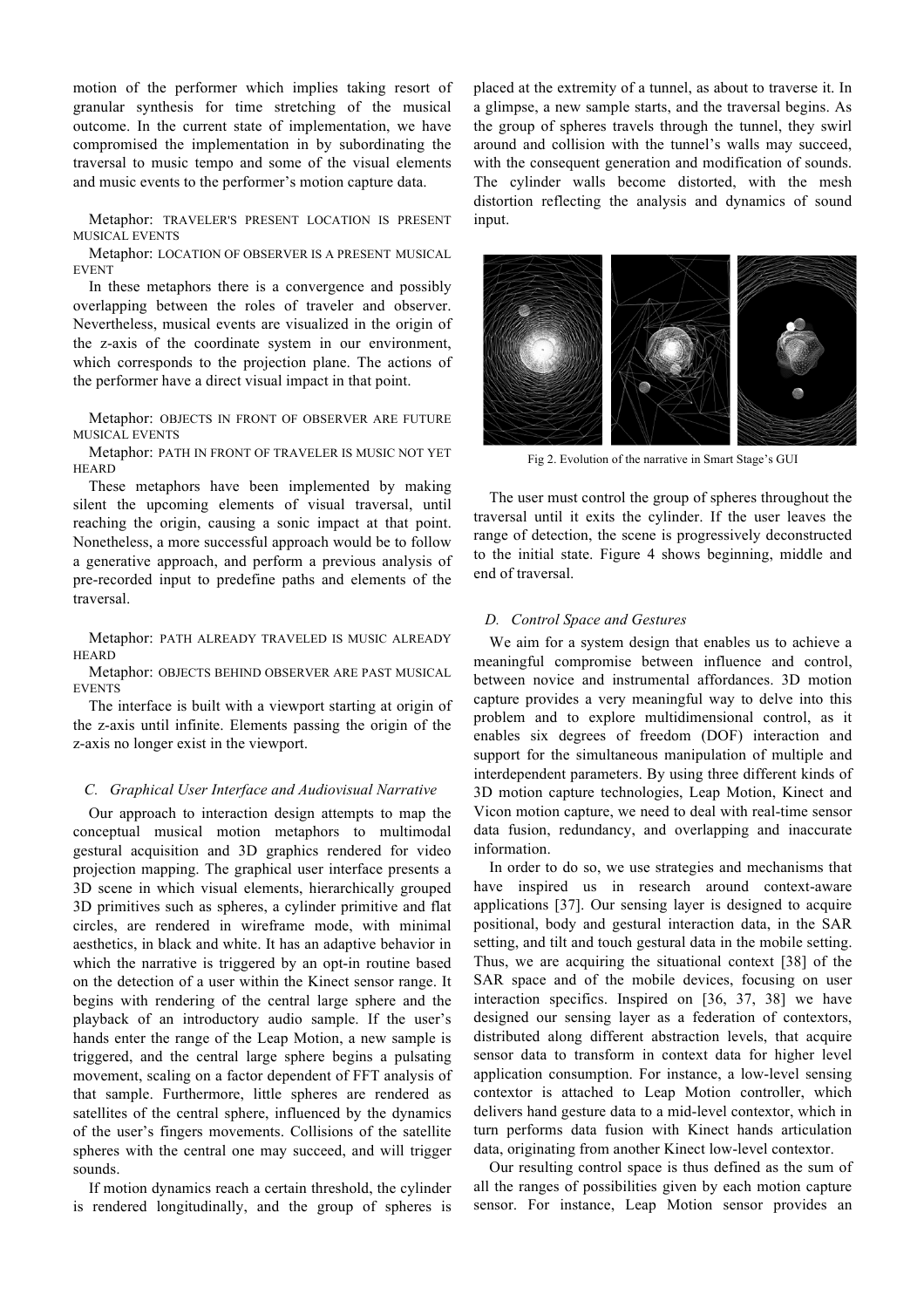application-programming interface (API) that provides data regarding the identification of digits, position and orientation, and extendedness of each finger bone for the five fingers for each hand, right or left-handedness, pinch or grasp detection, etc.

Figure 3 a) and b) depicts a SAR installation of Smart Stage prototype with sensors by the author.



Fig 3 a) and b). Deployment space and real installation

Videos of the installation of an initial prototype are available [39, 40].

# *E. Sound Space and Audio Engine*

The Pd-based audio engine provides two main functions: analysis and synthesis. We have designed a Pd patch that encompasses sub-patches dedicated to each major function. For the analysis, we extract as many features as possible from incoming sound in order to inform visualization and feedback in the application layer. To do that, we use several Pd objects, such as Fiddle, Bonk and Sigmund (internal Pd objects that are default to any Pd distribution) and Aubio [43], a set of open source external object that we have ported to Pd, in order to test and compare accuracy and performance.

- fiddle $\sim$  outputs the pitch and amplitude of an incoming sound, and a list of sinusoidal peaks used to make the pitch determination.
- bonk~ detects transient attacks, as sharp changes in the spectral envelope of the incoming sound, resulting from percussive sounds.
- sigmund~ analyzes an incoming sound into sinusoidal components, which may be reported individually or combined to form a pitch estimate.
- aubioonset~ like bonk~ object, it detects transient attacks (onsets) plus non-percussive attacks.
- aubiotempo~ detects beat locations.
- aubiopitch~ attempts to label each frame of the input sound with a pitch.

For this primary design version we begin with a specific functionality, which is granular synthesis applied to sound input. The granular synthesis method is out of the scope of this paper but in brief, it is a synthesis method whereby a sound particle (a sound sample of 1 to 50ms or more) is imitated, magnified, and layered with multiple imitation particles that are either cloned or extracted through a similar process as the original to create different sounds [42, 43]. Our granular synthesizer, myGrains, is a modified version of Grains [46]. It exposes the following control parameters:

- Grain speed automated sample rate factor;
- Grain pan spread simultaneous sample spatialization factor;
- Grain pitch spread simultaneous sample transposition factor;
- Grain multiplication amount of samples used in synthesis;

#### *F. Mapping strategies and feedback*

Inspired by the enactive approach to instrument design [47], we decided to take advantage of situations where VO interactions appear to have a natural behavior, such as attraction and collisions, friction between surfaces, swarm behaviors, etc. From the amount of possibilities within our Smart Stage environment, and in an intuitive fashion to test our proof-of-concept, we have decided for the set presented in Table 4.

| Leap Motion | Finger spatial position<br>Hand distance to sensor<br>In-between hand distance         | Satellite VO movement<br>Central VO navigation<br>Central VO scale                    |
|-------------|----------------------------------------------------------------------------------------|---------------------------------------------------------------------------------------|
| Kinect      | Silhouette<br>User's relative position to<br>LeapMotion sensor<br>User's abs. position | Direct Feedback<br>Parallax/Perspective<br>Opt-in/out trigger<br>Parallax/Perspective |
| Vicon MoCap | User's rel. position to<br>LeapMotion sensor                                           | Parallax/Perspective<br>Opt-in/out trigger                                            |
| Mobile      | XY multitouch<br>Tilt<br>Pinch                                                         | Satellite VO movement<br>Central VO navigation<br>Central VO scale                    |
| Sound Input | Tempo<br>Transient, Spectral<br>Analysis                                               | Grain speed<br>VO mesh distortion                                                     |
| VΟ          | Collisions<br>Friction<br>Satellite VO distance to<br>Central VO                       | Percussive sounds<br>Grain multiplication<br>Grain pitch spread<br>Grain pan spread   |

According to Jordà, "'audio' feedback presented to the performer in an interactive visual form, intuitively helps the understanding and the mastery of the interface, enabling the simultaneous control of a high number of parameters that could not be possible without this visual feedback" [48]. We share this perspective in what concerns the integration of audio representation with control. The VOs and composites within the 3D environment scene provide audiovisual feedback through mesh distortion processes, as they are both visualizations of real-time audio analysis data and sources of multi-parametric sound control. In addition, we imprint intuitive feedback representations in the VOs, that result the from the gestural expression data, to inform the user's perceptual system about the control space, so that he comprehends intuitively and exerts a faster and intuitive control.

#### V. CONCLUSION AND FUTURE WORK

The Smart Stage system is a work in progress, in an early stage of conception and development, given that it stands at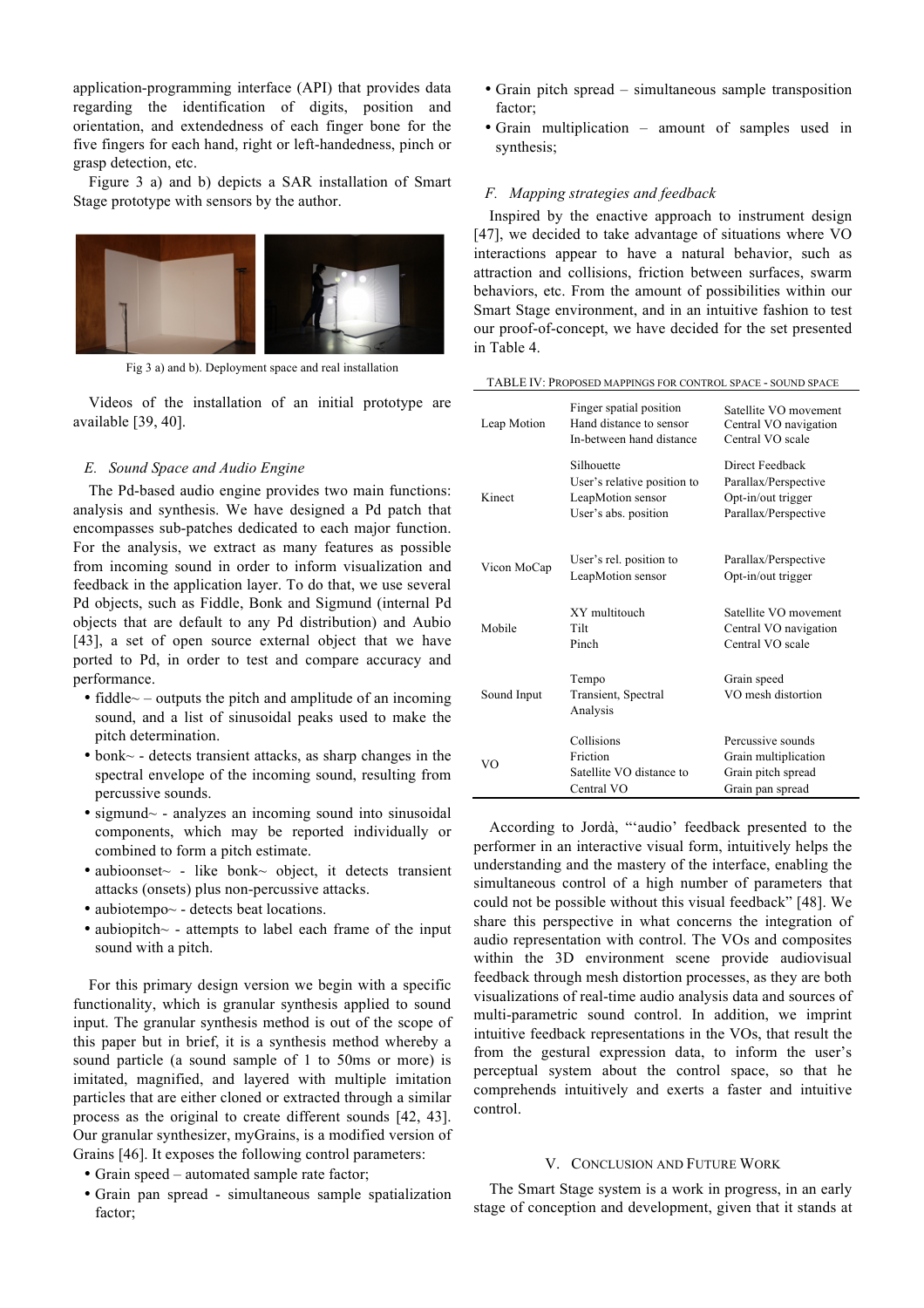the intersection of several areas of research and that its underlying objectives are ambitious. The main effort in this paper was to lay the foundations and document the decisions behind the design process.

For the scope of this article, we tried to limit our approach as much as we could and present a high level, end-to-end perspective of Smart Stage, focusing on the technological assumptions that support our vision, and providing a case study with a minimal set of features that would allow us to instance and test the concept and some of its major components.

We reviewed the literature around UbiComp, 3D music interaction and immersive environments, and metaphors in music theory in order to situate our research and to inform the design process. We presented a technical overview of the system that covered decisions regarding architecture, interface, control space, sound space and mappings. We also presented a first case study of a 3D musical interaction metaphor for granular synthesis developed for this environment.

The architecture has been designed according to initial constraints. Several other alternatives could be considered also, with intrinsic benefits and disadvantages certainly. In fact, in the course of this effort we discovered several constraints or impediments that may lead to refactoring. For instance, Unity3D does not provide much flexibility in what concerns its runtime configuration and software architecture; also, there are open source platforms from which we could take better advantage of the community effort; PureData does not provide multi-instantiation, Kinect has a much more limited API in Mac OS than on Windows. These are some examples of the issues that have to be considered.

For future work we intend to address several of the previously stated features namely as infrastructural services such as SMPTE sync and shared control to support collaboration and different roles. In order to proceed in this direction, an in-depth HCI study has to be performed in order to characterize user roles, goals, and tasks and define use cases scenarios, and to inform the design of a comprehensive evaluation. Furthermore, we intend to integrate mobile applications with SAR infrastructure to take advantage of the available full range of mobile devices' sensors. In the audio engine we intend to develop AI-based compositional generators and support for more synthesis techniques and other audio processes.

#### **REFERENCES**

- [1] J. Gibson, *The Ecological Approach to Visual Perception*. Boston,, 1979, p. 332.
- [2] M. L. Johnson and S. Larson, "'Something in the Way She Moves' - Metaphors of Musical Motion," *Metaphor Symb.*, vol. 18, no. 2, pp. 63–84, 2003.
- [3] M. Weiser, "The Computer for the 21st Century," *Sci. Am.*, vol. 265, no. 3, pp. 66–75, Jan. 1991.
- [4] J. C. Augusto, H. Nakashima, and H. Aghajan, "Ambient Intelligence and Smart Environments: A

State of the Art," *Handb. Ambient Intell. Smart Environ.*, pp. 3–31, 2010.

- [5] Y. Rogers, "Moving on from Weiser's vision of calm computing: Engaging ubicomp experiences," *UbiComp 2006*, pp. 404–421, 2006.
- [6] M. S. Pimenta, L. V Flores, A. Capasso, P. Tinajero, and D. Keller, "Ubiquitous music: Concepts and metaphors," in *Proceedings of the XII Brazilian Symposium on Computer Music*, 2009, pp. 139–150.
- [7] A. Tanaka, "Mobile music making," *Proc. 2004 Conf. New interfaces …*, pp. 5–7, 2004.
- [8] G. Essl and M. Rohs, "Sound: Interactivity for Mobile Music-Making," no. June, pp. 197–207, 2009.
- [9] L. Flores, M. Pimenta, E. R. Miranda, E. A. A. Radanovitsch, and D. Keller, "Patterns for the design of musical interaction with everyday mobile devices," *Proc. IX …*, vol. 5, no. 8, 2010.
- [10] A. Barbosa, "Displaced Soundscapes: A Survey of Network Systems for Music and Sonic Art Creation," *Leonardo Music J.*, vol. 13, pp. 53–59, 2003.
- [11] T. Blaine and S. Fels, "Collaborative Musical Experiences for Novices," *J. New Music Res.*, vol. 32, no. 4, pp. 411–428, Dec. 2003.
- [12] M. Kaltenbrunner, S. Jorda, G. Geiger, and M. Alonso, "The reacTable\*: A Collaborative Musical Instrument," *15th IEEE Int. Work. Enabling Technol. Infrastruct. Collab. Enterp.*, pp. 406–411, 2006.
- [13] E. M. Miletto, M. S. Pimenta, F. Bouchet, J.-P. Sansonnet, and D. Keller, "Principles for Music Creation by Novices in Networked Music Environments," *J. New Music Res.*, vol. 40, no. 3, pp. 205–216, 2011.
- [14] F. Morreale, A. De Angeli, R. Masu, P. Rota, and N. Conci, "Collaborative creativity: The Music Room," *Pers. Ubiquitous Comput.*, vol. 18, no. 5, pp. 1187– 1199, Oct. 2013.
- [15] M. M. Wanderley and N. Orio, "Evaluation of Input Devices for Musical Expression: Borrowing Tools from HCI," *Comput. Music J.*, vol. 26, no. 3, pp. 62– 76, Sep. 2002.
- [16] M. W. Krueger, "Responsive environments," in *Proceedings of the June 13-16, 1977, national computer conference on - AFIPS '77*, 1977, p. 423.
- [17] P. Vajpeyi, "Designing Rich Sensory Experiences with Strategies of Transformation and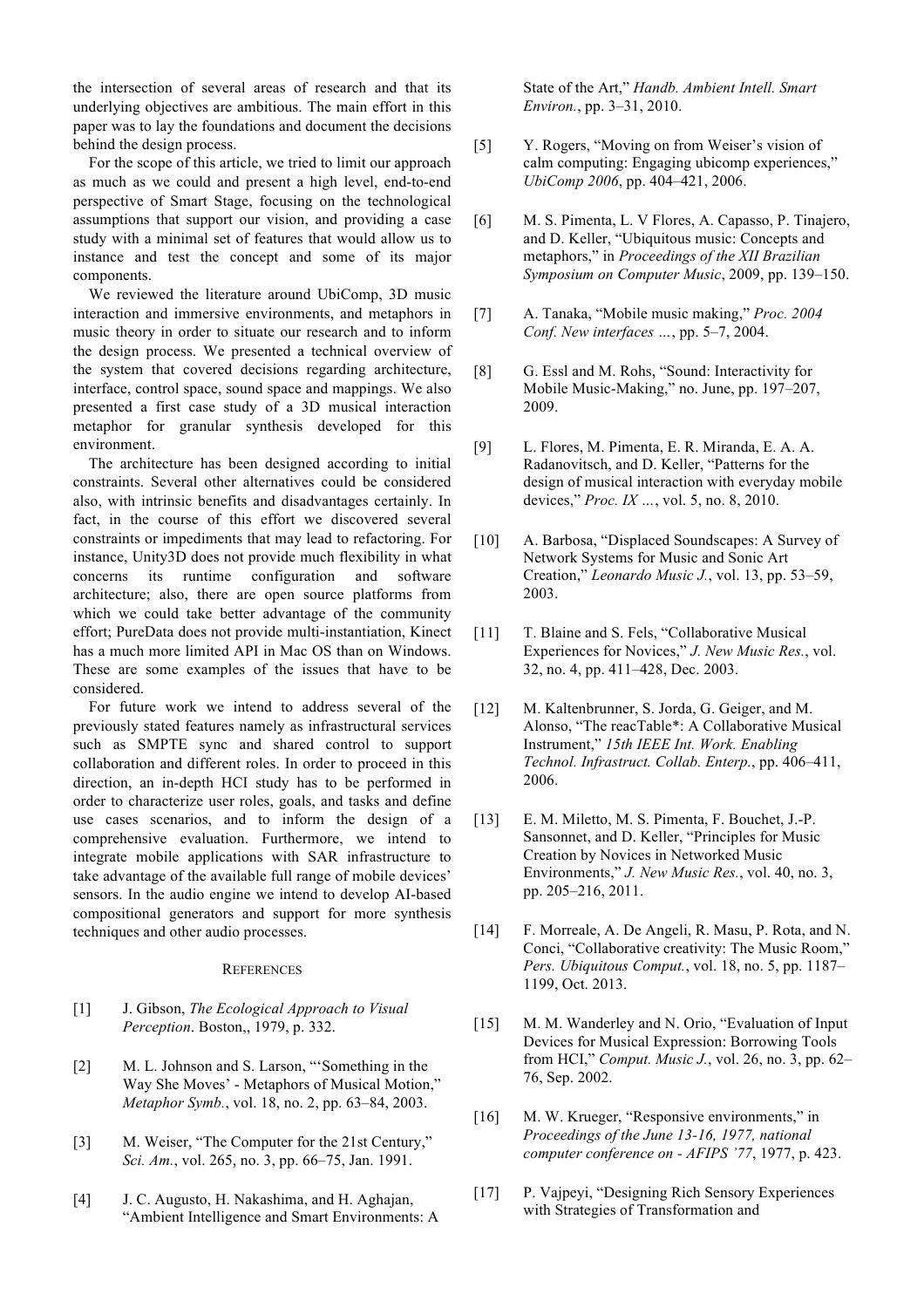Augmentation," New School University, New York, 2001.

- [18] G. Levin, "Painterly Interfaces for Audiovisual Performance," Massachusetts Institute of Technology, 2000.
- [19] A. Mulder and S. Fels, "Sound Sculpting: Performing with Virtual Musical Instruments," *… fifth Brazilian Symp. Comput. Music. …*, no. August 1998, pp. 151–164, 1998.
- [20] I. Poupyrev, R. Berry, and J. Kurumisawa, "Augmented Groove: Collaborative Jamming in Augmented Reality," in *SIGGRAPH 2000 Emerging Technologies*, 2000, p. 19.
- [21] J. Pair, J. Wilson, J. Chastine, and M. Gandy, "The Duran Duran project: the augmented reality toolkit in live performance," in *The First IEEE International Workshop Agumented Reality Toolkit,*, 2002, p. 2.
- [22] J. Oliver and S. Pickles, "Fijuu2: a game-based audio-visual performance and composition engine," *Proc. 7th Int. Conf. New Interfaces Music. Expr.*, 2007.
- [23] R. Hamilton, "Q3OSC OR: HOW I LEARNED TO STOP WORRYING AND LOVE THE BOMB GAME," *Proc. Int. Comput. Music …*, 2008.
- [24] F. Berthaut, M. Desainte-Catherine, and M. Hachet, "Interacting with 3D Reactive Widgets for Musical Performance," *J. New Music Res.*, vol. 40, no. 3, pp. 253–263, Sep. 2011.
- [25] G. Lakoff and M. Johnson, *Metaphors We Live By*. The University of Chicago Press, 1980.
- [26] M. Spitzer, *Metaphor and musical thought.* Chicago: University of Chicago Press, 2004.
- [27] Unity Technologies, "Unity3d." [Online]. Available: http://unity3d.com. [Accessed: 04-Jul-2014].
- [28] L. Firelight Technologies, "FMOD," *http://www.fmod.org*. [Online]. Available: http://www.fmod.org. [Accessed: 15-Jul-2014].
- [29] L. Motion, "Leap Motion," 2014. [Online]. Available: https://www.leapmotion.com. [Accessed: 03-Jul-2014].
- [30] Microsoft Corporation, "Kinect for Windows | Human Interface Guidelines v1.8," 2013.
- [31] V. M. S. Ltd, "Vicon T-Series." [Online]. Available: http://www.vicon.com/System/TSeries. [Accessed: 03-Jul-2014].
- [32] M. Wright and A. Freed, "Open sound control: A new protocol for communicating with sound synthesizers," in *Proceedings of the 1997 International Computer Music Conference*, 1997, pp. 101–104.
- [33] P. Brinkmann, P. Kirn, R. Lawler, C. McCormick, M. Roth, and H. C. Steiner, "Embedding pure data with libpd," in *PDCON:Conference*, 2011, p. 8.
- [34] K. Jolly, "Usage of Pd in Spore and Darkspore," in *PureData Convention*, 2011.
- [35] P. Systems, "FRACT OSC," 2014. [Online]. Available: http://fractgame.com. [Accessed: 03-Jul-2014].
- [36] R. J. Ltd., "RjDj," 2013. [Online]. Available: http://rjdj.me. [Accessed: 03-Jul-2014].
- [37] B. Schilit and M. Theimer, "Disseminating Active Map Information to Mobile Hosts," *Network, IEEE*, 1994.
- [38] D. Salber, A. Dey, and G. Abowd, "The context" toolkit: aiding the development of context-enabled applications," *… SIGCHI Conf. Hum. …*, 1999.
- [39] J. Crowley, J. Coutaz, G. Rey, and P. Reignier, "Perceptual components for context aware computing," *… 2002 Ubiquitous Comput.*, 2002.
- [40] J. Coutaz and G. Rey, "Foundations for a Theory of Contextors," *Comput. Des. User Interfaces III*, 2002.
- [41] F. Bernardo, "Traversing the hypercycle.," *www.frantic0.com*, 2014. [Online]. Available: http://www.frantic0.com/public/hypercycle1.mov. [Accessed: 10-Jul-2014].
- [42] F. Bernardo, "Traversing the Hypercycle (Installation)," *www.frantic0.com*, 2014. [Online]. Available: http://www.frantic0.com/public/hypercycle2.mov. [Accessed: 10-Jul-2014].
- [43] P. Brossier, "Aubio," 2009. [Online]. Available: http://aubio.org/. [Accessed: 03-Jul-2014].
- [44] C. Roads, *The Computer Music Tutorial*, The MIT Pr. Cambridge and London, 1996.
- [45] B. Truax, "Real-Time Granular Synthesis with a Digital Signal Processor," *Comput. Music J.*, vol. 12, no. 2, pp. 14–26, 1988.
- [46] T. Vets, "Another 'classic': Granular Synthesis in Pd," *http://www.timvets.net*. [Online]. Available: http://www.timvets.net/video/grains.php?page=soft ware. [Accessed: 03-Jul-2014].